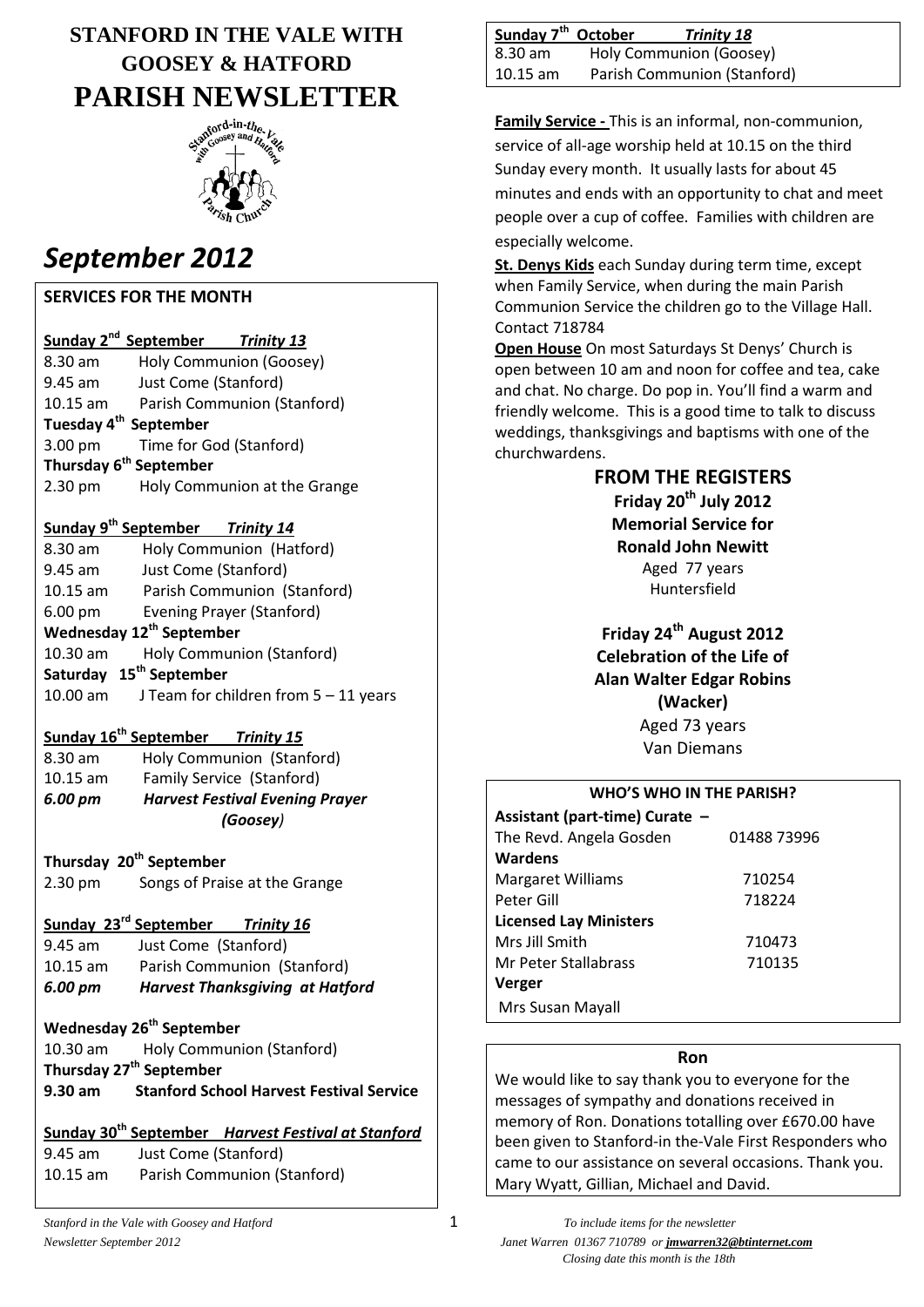#### **Thank You**

Chloe Richards would like to thank everyone who sponsored her for the Festival Fun Run. £125.00 was sent off to the Churchill Hospital.

# **STANFORD IN THE VALE VILLAGE HALL HORTICULTURAL SHOW Sunday September 2nd**

CLASSES FOR FLORAL ART, FLOWERS, FRUIT, VEGETABLES, DOMESTIC AND HANDICRAFT - PLUS CHILDREN'S CLASSES OPEN TO THE PUBLIC 2.15pm RAFFLE, TOMBOLA, REFRESHMENTS etc. PRODUCE AUCTION AT 4.30pm SCHEDULES AND ENTRY FORMS AVAILABLE FROM: JOHN SMITH, 5 NEVILLE WAY, STANFORD IN THE VALE (TEL.: 710494) OR: STANFORD CO-OP

#### **STANFORD DRAMA GROUP Village Hall Tuesday nights, 8.00pm - 10pm,**

As from September 4th, we shall begin planning for the annual Pantomime. We would love to see some new faces in our 'line-up' so if you are interested in joining us, or just want to find out more, please come along to one of our club nights to see what we do. If you are interested but don't want to be on stage there are so many other ways in which you can become involved so don't be shy! Just come along and talk to us. New members are the life-blood of any group/organisation so come along and help us to re-energise. Further information from Barry or Yvonne on 710400

# **AGE UK's 'Big Knit' Campaign**

Knitters across the UK are being asked to support the Big Knit campaign by knitting little woolly hats which will sit on Innocent Smoothie bottles in November.

Innocent will give 25p, for every be-hatted Smoothie sold, to help support older people during the winter months. The basic pattern is very simple - (only 28 stitches and 16 rows) - so you don't have to be a master craftsman to participate but you can be as creative as you like if you are a seasoned knitter. Last year, Stanford contributed 1706 hats to the project, ( £426.50 ), so it would be great to beat that total this year. Please help us reach our target. For more information or basic pattern instructions just

call Jan on 01367 710724.

# **Parish Council Meeting**

The next meeting is on **Wednesday 5th September 2012 - 7.30 pm** at the Millennium Hall, URC Building in Chapel All Villagers welcome

# **Stanford in the Vale Housing Needs Survey**

Together with your newsletter you will have received a survey form to gather your views on housing needs in our village. Please consider the form carefully as it will be the basis of decisions to be taken about any future developments. Your assistance is crucial to the future of our village and will be greatly appreciated. Your councillors will be visiting to collect your completed forms but you can post it in the Black Box at the Coop. If you have any further ideas about the village please place slips of paper in the Box.

Many Thanks- Peter Gill- Chair Stanford in the Vale Parish Council.

# **RIDE & STRIDE**

This year's Ride & Stride fund raising event to help maintain our



local churches will be held on **Saturday 8th September.** Why not join in by cycling or walking between welcoming churches whilst being sponsored by your friends? Last year Oxfordshire raised £118,000 and our own churches all benefitted directly, as well as from the generous grants which the Trust gives. If you prefer gardening, you can still help Stanford and Hatford churches and the Historic Churches Trust by sponsoring me, Hubert, and my son, Oli, (combined age 118). For more details, contact Pam Speed (710593), Johnny Welchman (718344) or Hubert Beaumont

( [hubert.beaumont@btinternet.com](mailto:hubert.beaumont@btinternet.com) 01608 810232). Details will also be on the Church notice boards.

#### **Stanford Art Group**

Stanford Art Group are holding their Autumn Exhibition of Traditional, Modern and Photographic Art at **West Hendred Village Hall** on

**Friday 7th, Saturday 8th,Sunday 9th.September 2012. 11am to 5pm.**

The next meeting is on **Monday September 10th, in Stanford Village Hall at 7.15pm**

Autumn Colour Landscapes workshop in Water colours. All welcome, Visitors £3 for more info 01367 710754

#### **STANFORD IN THE VALE FOOTBALL CLUB**

Stanford in the Vale Football Club has two mens teams and one ladies team. We are always happy to welcome new players and supporters.

The men play on Saturdays in the North Berks League Divisions 3 and 4. The ladies play on Sundays, in the Thames Valley Counties Womens League Division 2. If you would like to play, or become involved in the VIllage Football Club please contact:

| Dean    |             | 01235 770629 or 07990845088 |
|---------|-------------|-----------------------------|
| Pauline | 07813622747 |                             |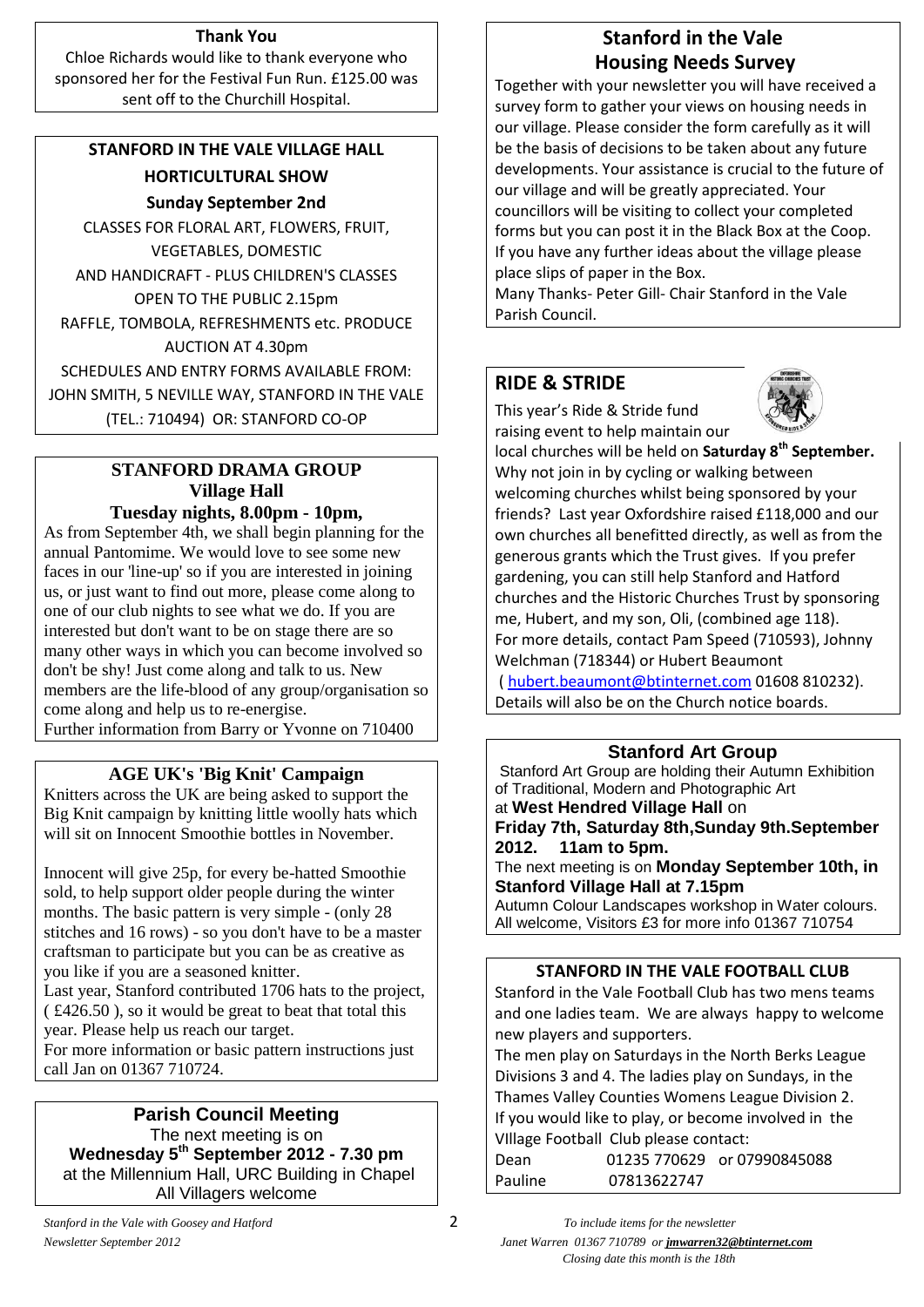**STANFORD IN THE VALE AND DISTRICT LOCAL HISTORY SOCIETY Tuesday, 11th September, at Stanford Village Hall, in the Small Hall** Start time **7:45 p.m.** MERVYN PENNY will give a talk on "COXWELL GREAT BARN". Sometimes erroneously described as a 'tithe barn', this magnificent structure is one of the best examples of a monastic barn in Europe. Mervyn will talk about its construction and history. Visitors welcome (£2 entrance) Refreshments and raffle Further information: Contact Phil Morris, 01367 710285

#### **U3A**

**The University of the Third Age Faringdon & District U3A Thursday 13th September 2012** 2.30pm CORN EXCHANGE FARINGDON "Secrets of the Smuggler" – Dr John Travis, academic, author and one of our members, will tell us about smuggling on the English coast between 1680 and 1850, the subject of one of his published works. Further information from Sylvia Bowley (Chairman) 01367 241296

[www.FaringdonU3A.org.uk](http://www.faringdonu3a.org.uk/)

# **Saturday 15th September Fairtrade Stall**

10am - Noon St Denys Church

We have a wide range of goods available; from chocolate treats, to tea and sugar, dried fruit, rice and olive oil - all fairly traded. If we don't have what you're looking for, we can order other Traidcraft products, and can also take regular orders; contact Zoë Williams [zoe.kay.williams@gmail.com](mailto:zoe.kay.williams@gmail.com) tel: 710705

#### **STANFORD IN THE VALE WOMEN'S INSTITUTE will meet in the Village Hall at 7.30p.m. Wednesday 19th September**

Subject:The Traditions of Harvest Speaker:Mrs.Christine Whild all welcome,enquiries:01367-718995

#### **STANFORD IN THE VALE FOOTBALL CLUB GROUNDHOPPER DAY**

**Groundhopping** is a hobby that involves attending football matches at as many different stadiums or grounds as possible. The participants are known as groundhoppers and attract fans from Britain, Germany, Netherlands and Belgium.

Stanford in the Vale Football Club has been selected to host a groundhoppers game, against **Hagbourne** 

#### On **Saturday 22nd September Kick off 16:30**

Refreshments available. Entrance £ 3.00 including programme Welcome our visitors and Support your village team

#### **A MERRIE NOYSE 22nd September at 7.30 pm in St. Denys' Church**

Please come to a concert in aid of CANCER RESEARCH UK to be givenby the ISHIRINI choir - singers from Cambridge - & the VALE TRIO. In this Jubilee year the choir will be celebrating the glorious tradition of the two ages of Elizabeth with music from Gibbon to Taverner & the VALE TRIO will play music by Bach & Matiegka. Refreshments will be available in the interval.

TICKETS £10 ( CHILDREN UNDER 12 YEARS FREE ) from [-joycegardner@hotmail.co.uk](mailto:joycegardner@hotmail.co.uk) Tel. no. 01367 710743 [DJPedderDPA@aol.com](mailto:DJPedderDPA@aol.com) Tel. no. 01367 718420 and at the door.

# **STANFORD-IN-THE-VALE GARDENING CLUB**

**Wednesday 26th September**

In the Village Hall, Large Hall at 7:30 p.m. The speaker will be Marcus Dancer on 'Climbing Plants'

The competition is 'My Favourite Clematis' Refreshments and a raffle.

Visitors will be very welcome for a small entry fee. Further information: Contact Rosemary Packer, tel. 710445

# **CHURCHYARD WORKING PARTY**

Can you spare an hour or two to help with a variety of jobs in the churchyard?

# **SATURDAY 29 th SEPTEMBER**

Just turn up from 9.30am onwards.

Your contribution will be most welcome and it will help keep the churchyard in good order for the benefit of the whole village. The Margaret Grant